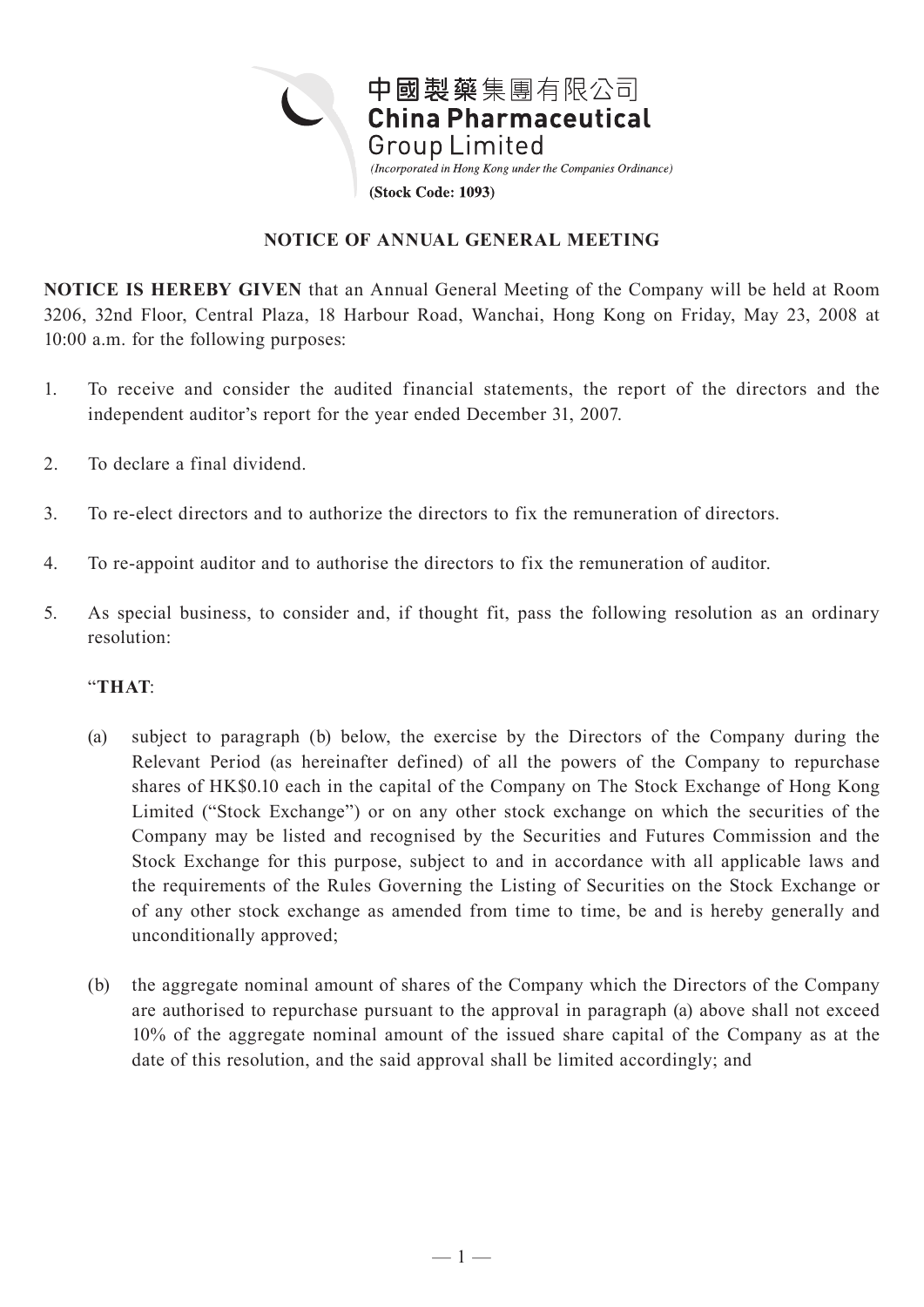- (c) for the purposes of this resolution, "Relevant Period" means the period from the passing of this resolution until whichever is the earlier of:
	- (i) the conclusion of the next annual general meeting of the Company;
	- (ii) the expiration of the period within which the next annual general meeting of the Company is required by law or the articles of association of the Company to be held; and
	- (iii) the date on which the authority set out in this resolution is revoked or varied by an ordinary resolution of the shareholders of the Company in general meeting."
- 6. As special business, to consider and, if thought fit, pass the following resolution as an ordinary resolution of the Company:

## "**THAT**:

- (a) subject to paragraph (c) below and pursuant to Section 57B of the Companies Ordinance, the exercise by the Directors of the Company during the Relevant Period (as hereinafter defined) of all the powers of the Company to allot, issue and deal with additional shares of HK\$0.10 each in the capital of the Company and to make or grant offers, agreements and options (including bonds, warrants and debentures convertible into shares of the Company) which would or might require the exercise of such power be and is hereby generally and unconditionally approved;
- (b) the approval in paragraph (a) above shall authorise the Directors of the Company during the Relevant Period (as hereinafter defined) to make or grant offers, agreements and options (including bonds, warrants and debentures convertible into shares of the Company) which would or might require the exercise of such power after the end of the Relevant Period;
- (c) the aggregate nominal amount of share capital allotted or agreed conditionally or unconditionally to be allotted (whether pursuant to an option or otherwise) and issued by the Directors of the Company pursuant to the approval in paragraph (a) above, otherwise than pursuant to (i) a Rights Issue (as hereinafter defined); (ii) an issue of shares upon the exercise of rights of subscription or conversion under the terms of any warrants of the Company or any securities which are convertible into shares of the Company; (iii) an issue of shares as scrip dividends pursuant to the articles of association of the Company from time to time; or (iv) an issue of shares under any option scheme or similar arrangement for the grant or issue of shares or rights to acquire shares of the Company, shall not exceed 20% of the aggregate nominal amount of the issued share capital of the Company as at the date of passing this resolution, and the said approval shall be limited accordingly; and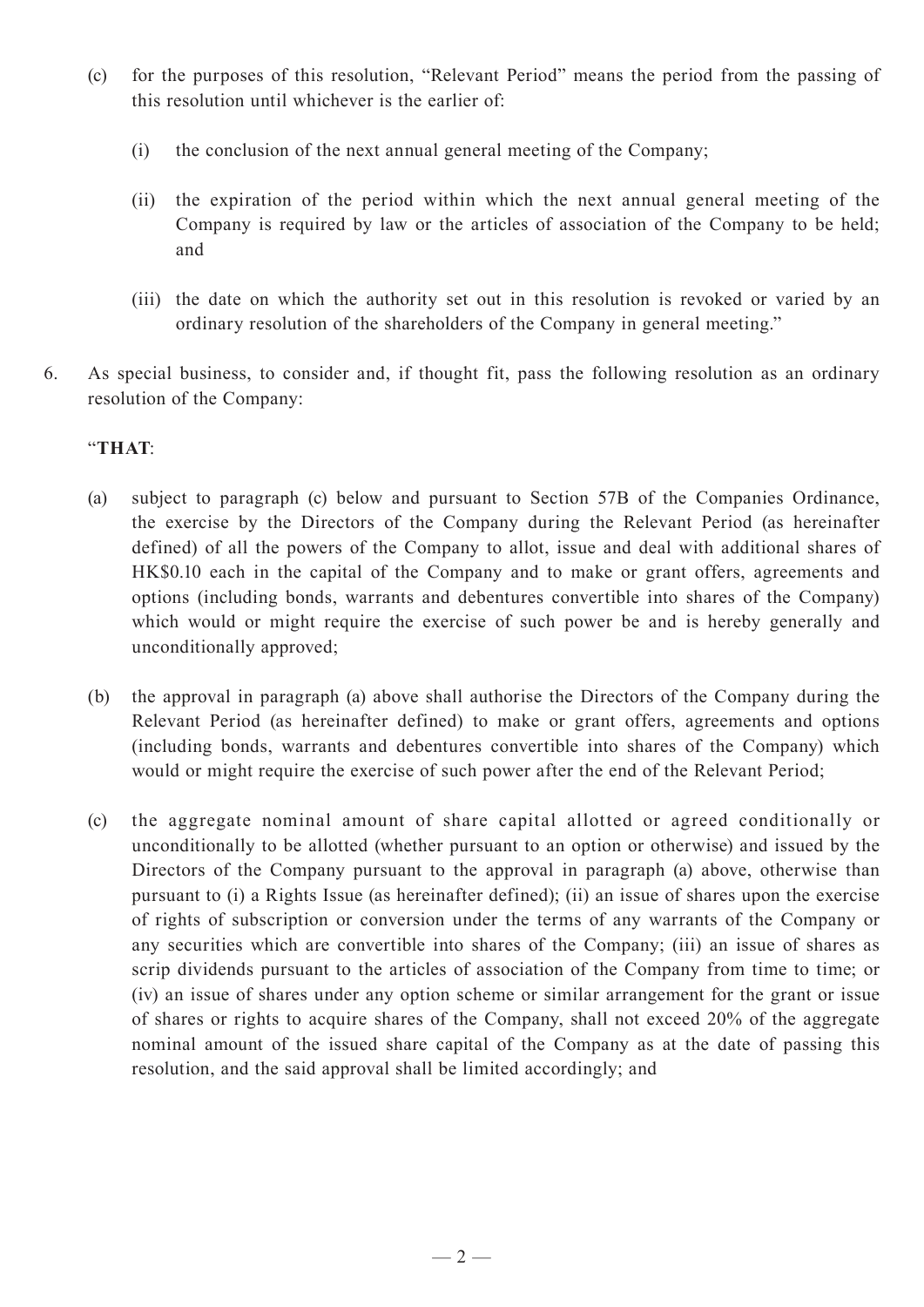(d) for the purpose of this resolution,

"Relevant Period" means the period from the passing of this resolution until whichever is the earlier of:

- (i) the conclusion of the next annual general meeting of the Company;
- (ii) the expiration of the period within which the next annual general meeting of the Company is required by law or the articles of association of the Company to be held; and
- (iii) the date on which the authority set out in this resolution is revoked or varied by an ordinary resolution of the shareholders of the Company in general meeting; and

"Rights Issue" means an offer of shares open for a period fixed by the Directors of the Company to the holders of shares of the Company on the register on a fixed record date in proportion to their then holdings of such shares as at that date (subject to such exclusions or other arrangements as the Directors of the Company may deem necessary or expedient in relation to fractional entitlements or having regard to any restrictions or obligations under the laws of, or the requirements of any recognised regulatory body or any stock exchange in, any territory outside Hong Kong applicable to the Company)."

7. As special business, to consider and, if thought fit, pass the following resolution as an ordinary resolution of the Company:

"**THAT** subject to the passing of the resolution nos. 5 and 6 set out in the notice convening the meeting, the general mandate granted to the Directors of the Company to allot, issue and deal with additional shares pursuant to resolution no. 6 set out in the notice convening this meeting be and is hereby extended by the addition thereto of an amount representing the aggregate nominal amount of shares in the capital of the Company repurchased by the Company under the authority granted pursuant to resolution no. 5 set out in the notice convening this meeting, provided that such amount of shares so repurchased shall not exceed 10% of the aggregate nominal amount of the issued share capital of the Company as at the date of the said resolution."

> By Order of the Board **CAI Dongchen** *Chairman*

Hong Kong, April 29, 2008